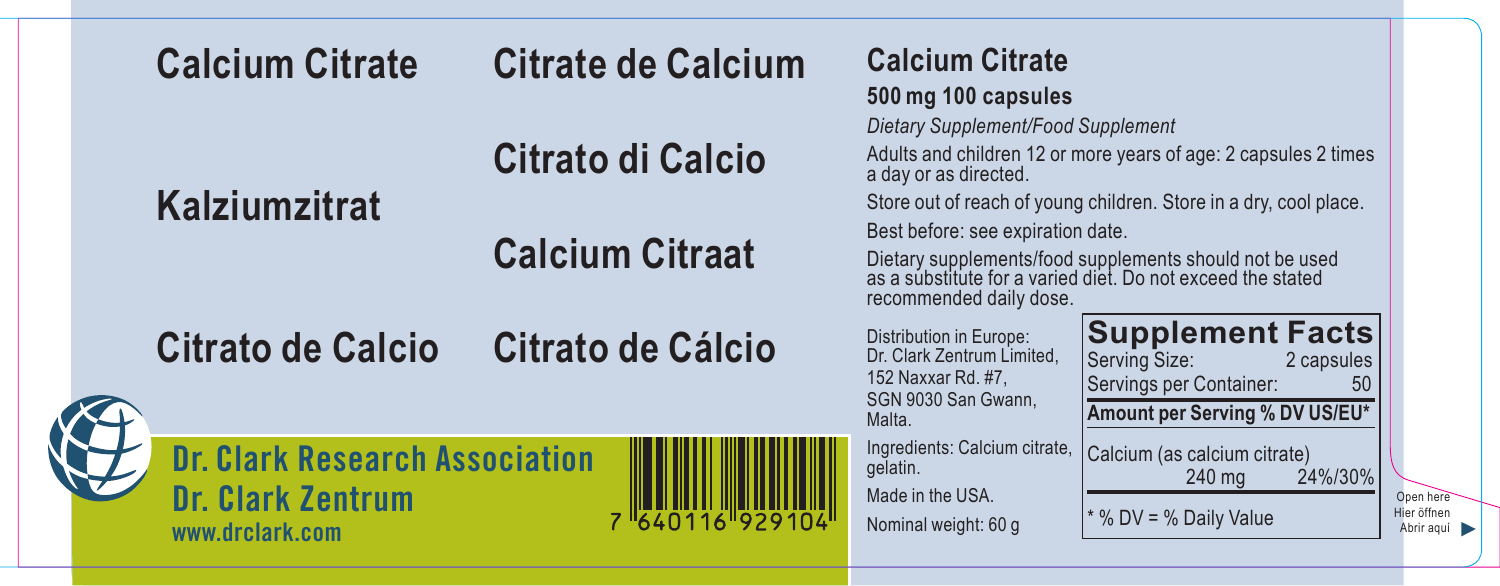|  | <b>Cysteine</b>                                                                      | <b>Cystéine</b>  |               | <b>Cysteine</b><br>500 mg 100 capsules                                                                                                                                                                                           |                                                                                                |                                        |
|--|--------------------------------------------------------------------------------------|------------------|---------------|----------------------------------------------------------------------------------------------------------------------------------------------------------------------------------------------------------------------------------|------------------------------------------------------------------------------------------------|----------------------------------------|
|  |                                                                                      | <b>Cisteina</b>  |               | Dietary Supplement/Food Supplement<br>daily or as directed.                                                                                                                                                                      | Adults and children 12 or more years of age: 1-3 capsules                                      |                                        |
|  | <b>Cystein</b>                                                                       | <b>Cystellne</b> |               | Store out of reach of young children. Store in a dry, cool<br>place. Best before: see expiration date.<br>Dietary supplements/food supplements should not be used<br>as a substitute for a varied diet. Do not exceed the stated |                                                                                                |                                        |
|  | <b>Cisteina</b>                                                                      | <b>Cisteína</b>  |               | recommended daily dose.<br>Distribution in Europe:<br>Dr. Clark Zentrum Limited, Servings Per Container:<br>152 Naxxar Road #7, SGN<br>9030 San Gwann Malta.                                                                     | <b>Supplement Facts</b><br>Serving Size:<br>3 capsules<br>33<br>Amount per Serving % DV US/EU* |                                        |
|  | <b>Dr. Clark Research Association</b><br><b>Dr. Clark Zentrum</b><br>www.drclark.com |                  | 640116 922310 | Ingredients: L-cysteine,<br>gelatin, rice flour.<br>Made in the USA.<br>Nominal weight: 62 g                                                                                                                                     | L-Cysteine<br>1500 mg<br>† Daily Value Not Established<br>* % DV = % Daily Value               | Open here<br>Hier öffnen<br>Abrir aguí |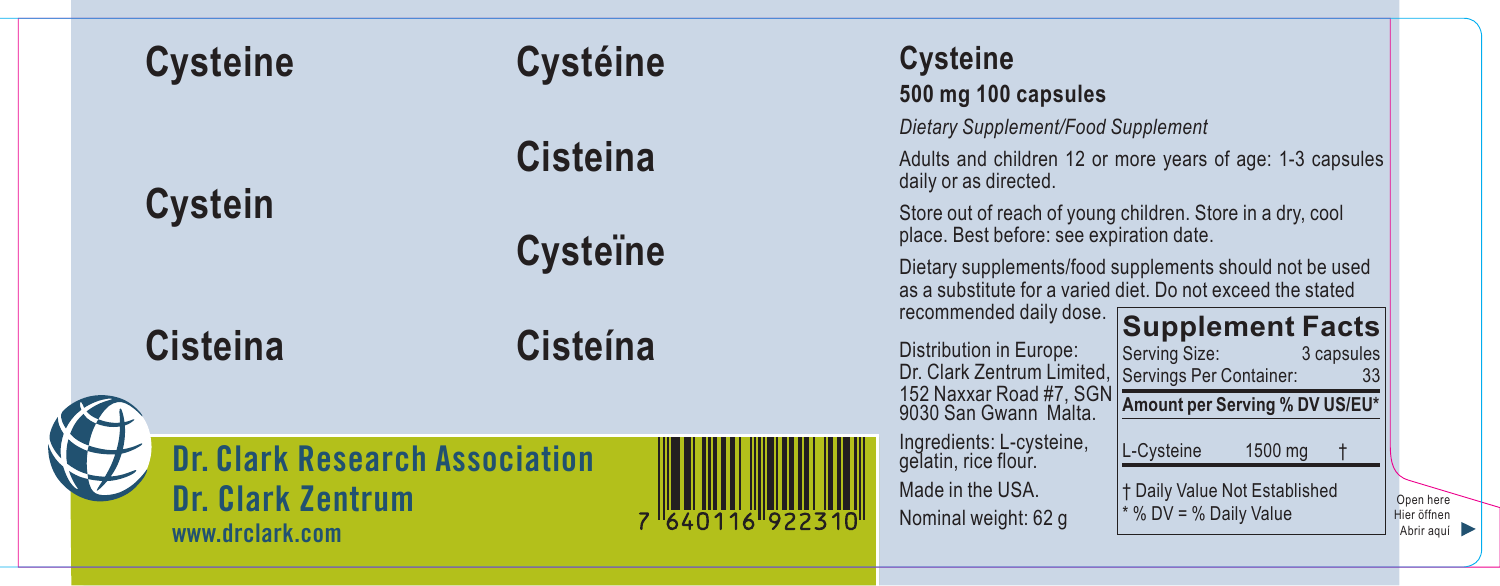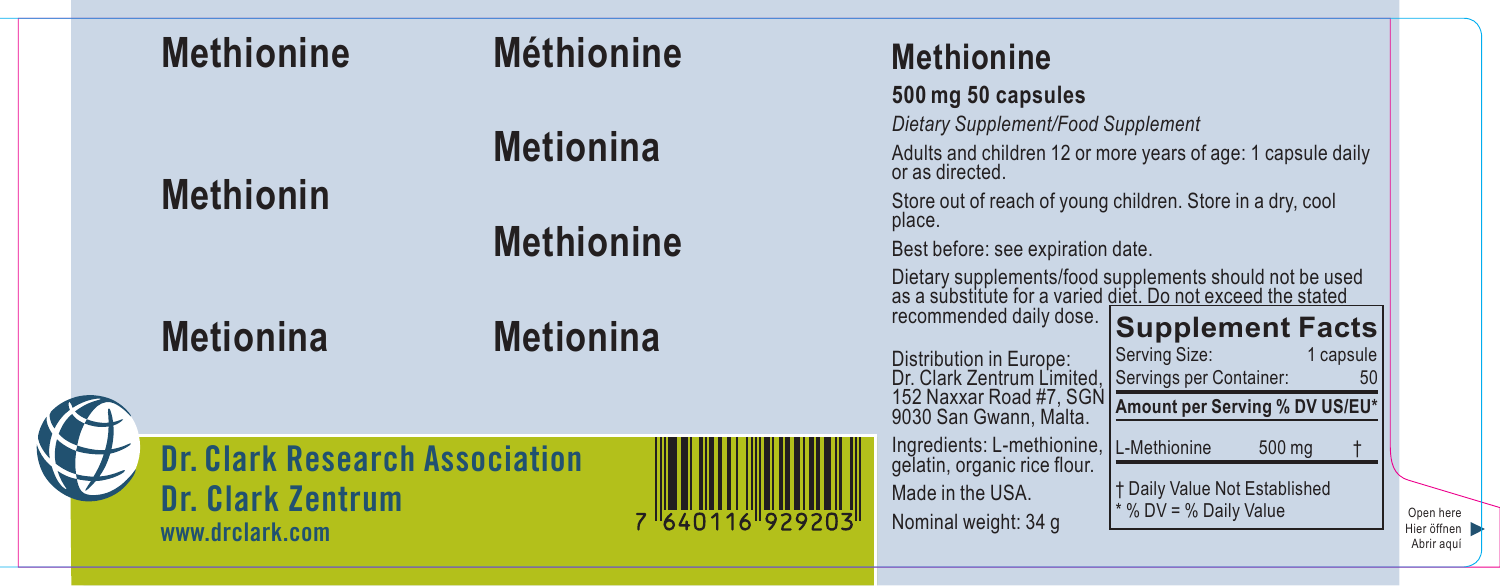

# **MSM**

### **650 mg 100 capsules**

*Dietary Supplement/Food Supplement*

Adults and children 12 or more years of age: 1 capsule daily or as directed.

Store out of reach of young children. Store in a dry, cool place.

Best before: see expiration date.

Dietary supplements/food supplements should not be used as a<br>substitute for a varied diet. Do not exceed the stated recommen-<br>ded daily dose.

Distribution in Europe: Dr. Clark Zentrum Limited, 152 Naxxar Rd. #7, SGN 9030 San Gwann, Malta.

Ingredients: MSM, rice flour, gelatin.

Made in the USA. Nominal weight: 80 g

| <b>Supplement Facts</b><br>Serving Size:<br>Servings per Container: | 1 capsule<br>100 |
|---------------------------------------------------------------------|------------------|
| Amount per Serving % DV US/EU*                                      |                  |
| MSM (Methylsulfonylmethane)<br>650 mg                               |                  |
| † Daily Value Not Established<br>* % DV = % Daily Value             |                  |

Open here Hier öffnen Abrir aquí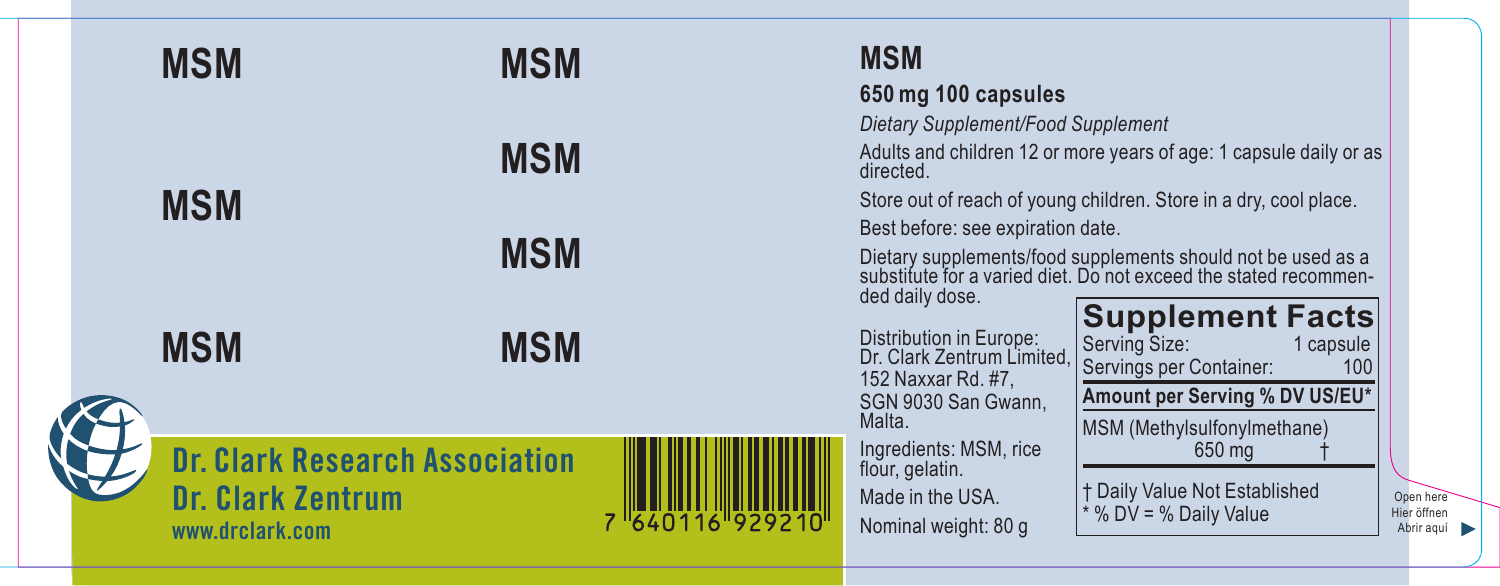

Open here Hier öffnen Abrir aguí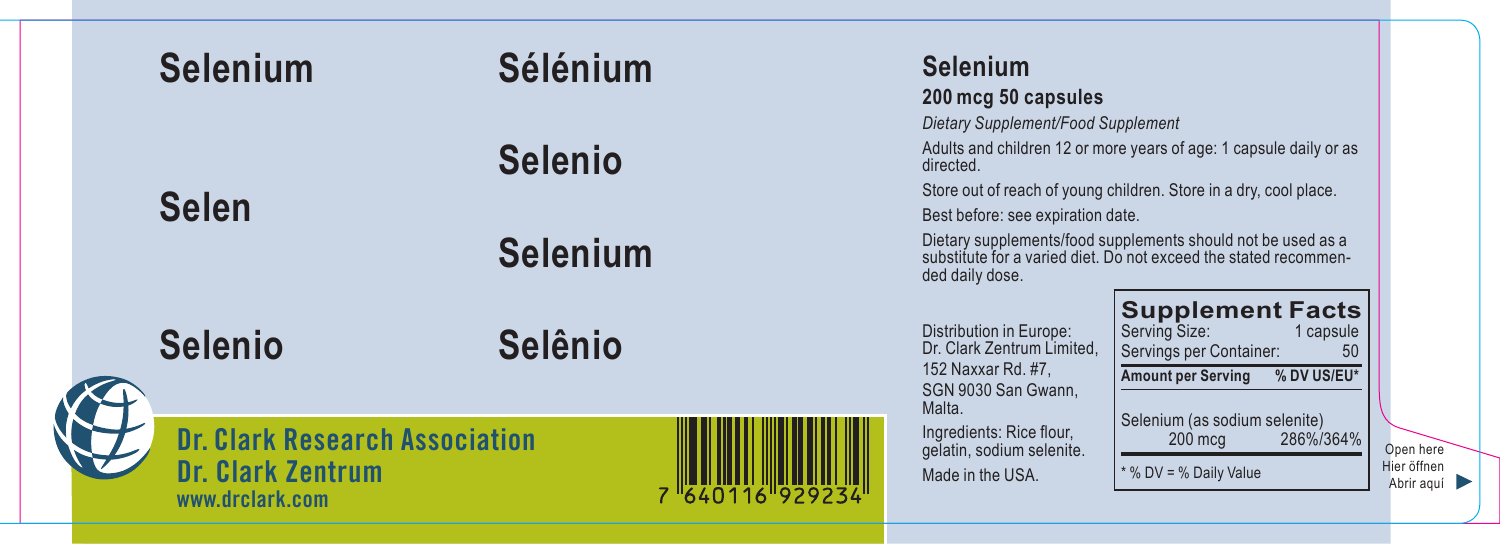

Open here Hier öffnen Abrir aguí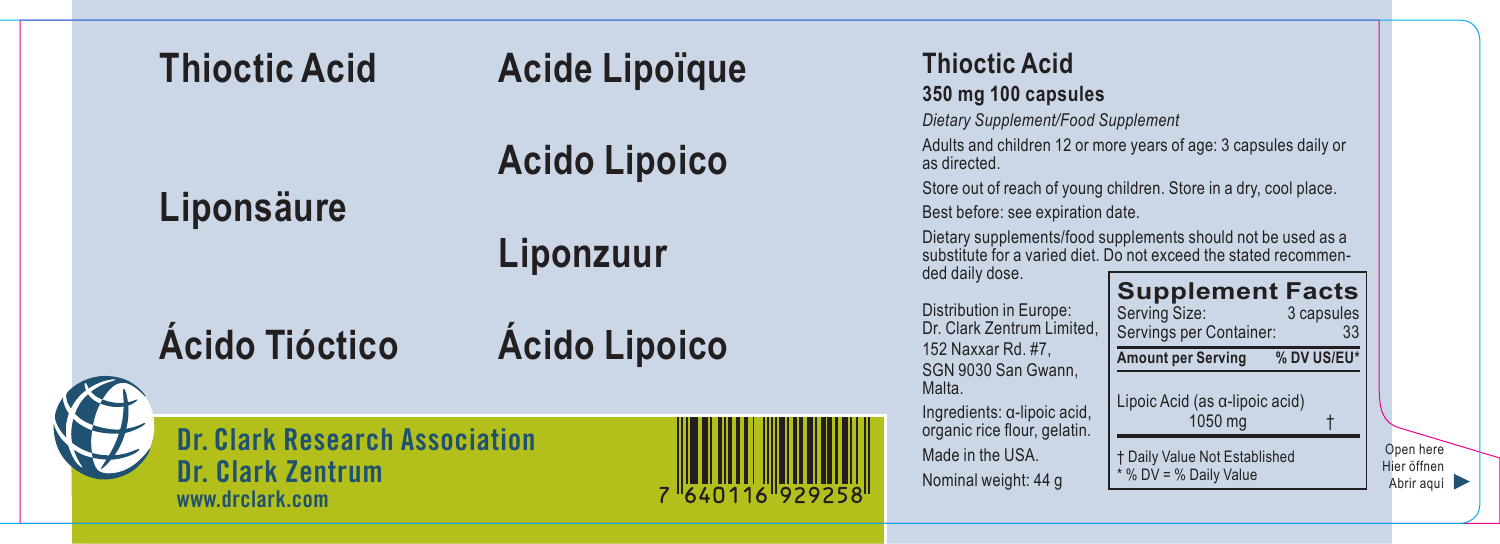| <b>Vitamin B6</b>                                                                    | <b>Vitamine B6</b> | <b>Vitamin B6</b><br>250 mg 100 capsules<br>Dietary Supplement/Food Supplement                                            |                                                                                                                                                                                                                                                                              |                                        |
|--------------------------------------------------------------------------------------|--------------------|---------------------------------------------------------------------------------------------------------------------------|------------------------------------------------------------------------------------------------------------------------------------------------------------------------------------------------------------------------------------------------------------------------------|----------------------------------------|
| <b>Vitamin B6</b>                                                                    | <b>Vitamina B6</b> | before: see expiration date.                                                                                              | Adults 17 or more years of age: 1 capsule daily or as directed.<br>Store out of reach of young children. Store in a dry, cool place. Best                                                                                                                                    |                                        |
|                                                                                      | <b>Vitamine B6</b> | daily dose.                                                                                                               | Dietary supplements/food supplements should not be used as a<br>substitute for a varied diet. Do not exceed the stated recommended<br>Consumption of 250mg of vitamin B6 per day over the course of 2 or                                                                     |                                        |
| <b>Vitamina B6</b>                                                                   | <b>Vitamina B6</b> | going basis.<br>Distribution in Europe:<br>Dr. Clark Zentrum Ltd.<br>152 Naxxar Road #7.<br>SGN 9030 San Gwann.<br>Malta. | more years could cause neurological side effects or photosensitivity.<br>Please consult with a doctor if you plan to take this product on an on<br><b>Supplement Facts</b><br>Serving Size:<br>1 capsule<br>Servings Per Container:<br>100<br>Amount per Serving % DV US/EU* |                                        |
| <b>Dr. Clark Research Association</b><br><b>Dr. Clark Zentrum</b><br>www.drclark.com | 7 640116 923164    | Ingredients: vitamin B6,<br>gelatin.<br>Made in the USA.<br>Nominal weight: 35 g                                          | Vitamin B6 (pyridoxine hydrochlo-<br>12500%/17857%<br>$250 \text{ mg}$<br>ride)<br>* % DV = % Daily Value                                                                                                                                                                    | Open here<br>Hier öffnen<br>Abrir aguí |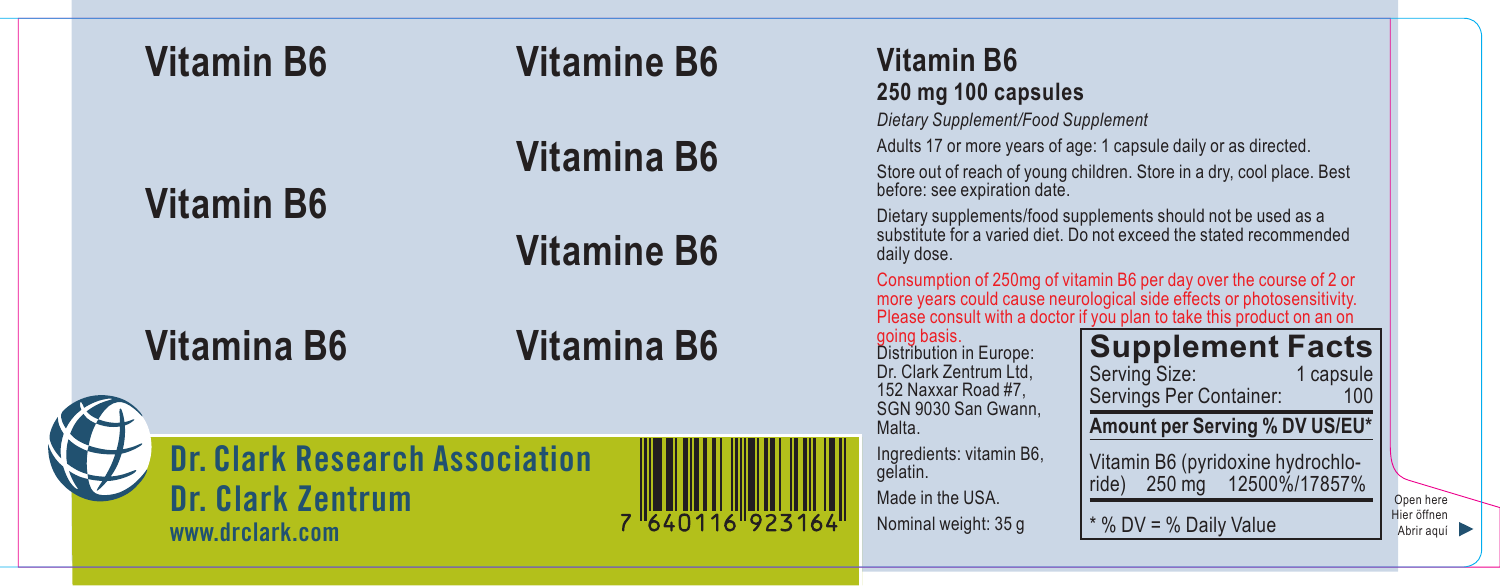| <b>Vitamin C</b>                                                                     | <b>Vitamine C</b> | Vitamin C<br>1000 mg 100 capsules                                                                                                                                                                                                                                     |                                        |
|--------------------------------------------------------------------------------------|-------------------|-----------------------------------------------------------------------------------------------------------------------------------------------------------------------------------------------------------------------------------------------------------------------|----------------------------------------|
| Vitamin C                                                                            | Vitamina C        | Dietary Supplement/Food Supplement<br>Adults and children 12 or more years of age: 1 capsule<br>daily or as directed.<br>Store out of reach of young children. Store in a dry, cool                                                                                   |                                        |
|                                                                                      | <b>Vitamine C</b> | place.<br>Best before: see expiration date.<br>Dietary supplements/food supplements should not be used<br>as a substitute for a varied diet. Do not exceed the stated                                                                                                 |                                        |
| Vitamina C                                                                           | Vitamina C        | recommended daily dose.<br><b>Supplement Facts</b><br>Distribution in Europe:<br>Serving Size:<br>Dr. Clark Zentrum Limited.<br>1 capsule<br>Servings Per Container:<br>100<br>152 Naxxar Road #7,<br>SGN 9030 San Gwann.<br>Amount per Serving % DV US/EU*<br>Malta. |                                        |
| <b>Dr. Clark Research Association</b><br><b>Dr. Clark Zentrum</b><br>www.drclark.com | 7 "640116"929630' | Vitamin C (ascorbic acid)<br>Ingredients: Vitamin C,<br>gelatin.<br>1667%/1250%<br>1000 mg<br>Made in the USA.<br>* % DV = % Daily Value<br>Nominal weight: 111 g                                                                                                     | Open here<br>Hier öffnen<br>Abrir agui |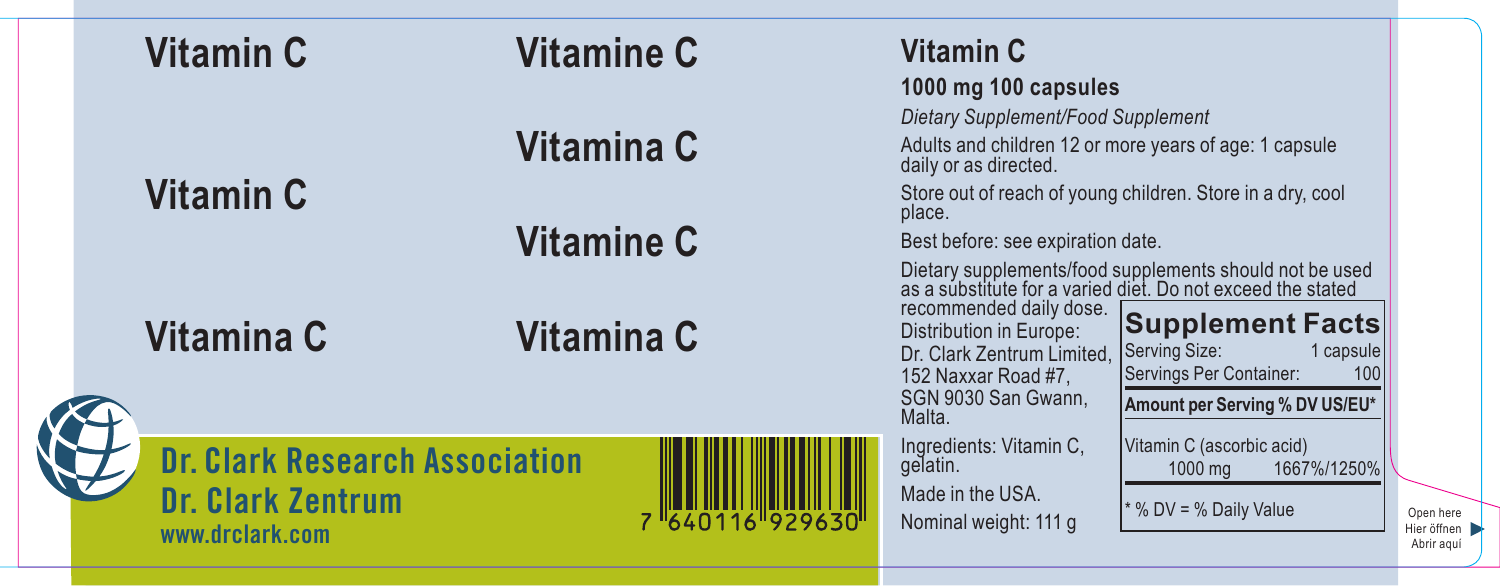**Vitamin E Natural, GMO Free**

**Vitamin E Natürlich, Gentechnikfrei**

**Vitamine E Naturel, Sans OGM**

**Vitamina E Natuurlijk, GGO-Vrij**

**Vitamine E Natural, Livre de OGM**

**Vitamina E Natural, Libre de Transgénicos**

## **Vitamina E Naturale, Senza OGM**



**Dr. Clark Research Association Dr. Clark Zentrum www.drclark.com**



# **Natural Vitamin E, GMO free**

#### **400 IU (267 mg TE\*\*) 100 capsules**

*Dietary Supplement/Food Supplement*

Adults and children 12 or more years of age: 1 capsule daily or as directed.

#### **Contains soy.**

Store out of reach of young children. Store in a dry, cool place. Best before: see expiration date.

Dietary supplements/food supplements should not be used as a substitute for a varied diet. Do not exceed the stated recommended daily dose.

Distribution in Europe: Dr. Clark Zentrum Limited, 152 Naxxar Road #7, SGN 9030 San Gwann, Malta.

Ingredients: Natural d-α-tocopherol, gelatin, glycerin, soybean oil, purified water. Made in the USA.

Nominal weight: 80 g



Open here Hier öffnen Abrir aquí